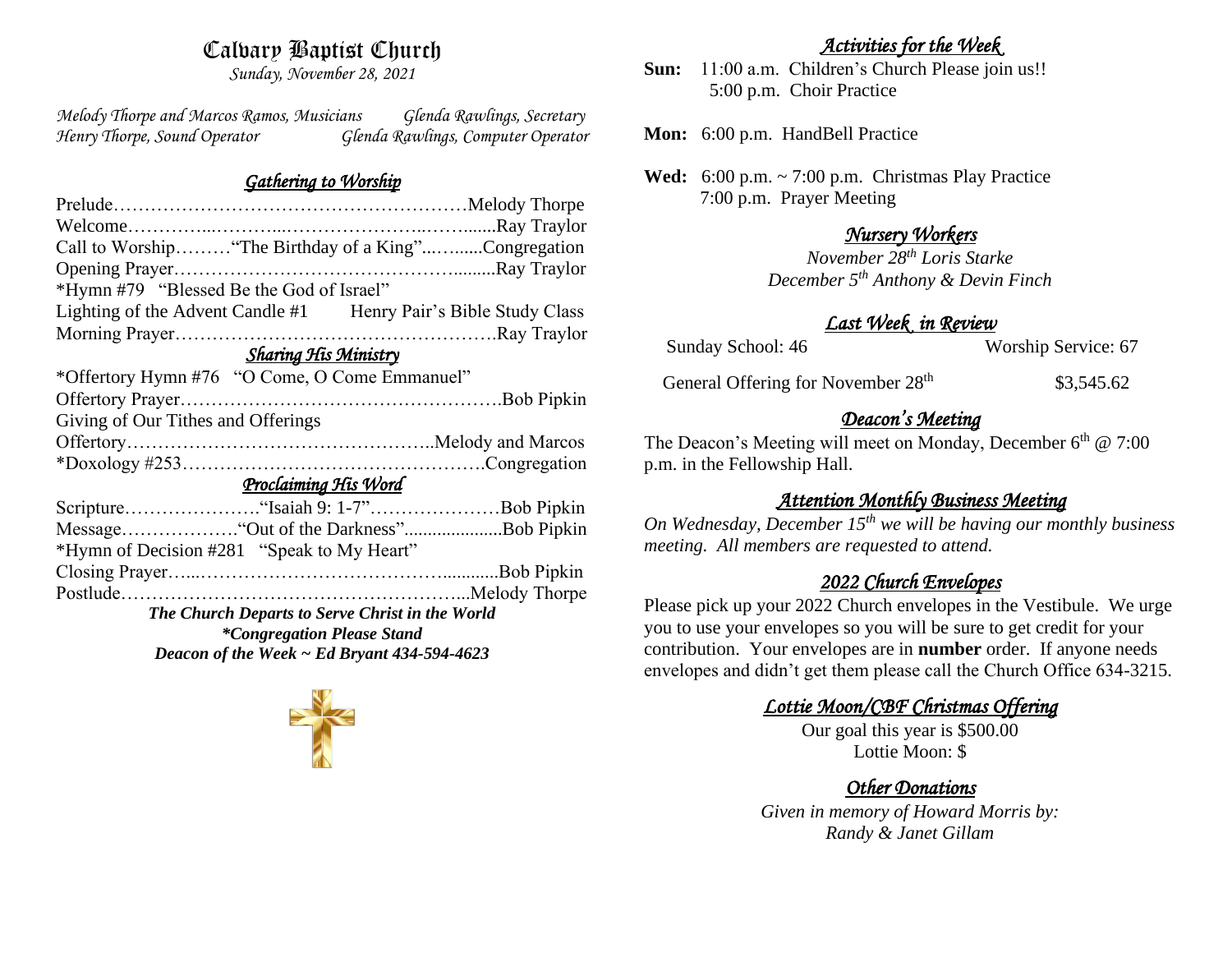#### *Attention Deacon's*

Please sign-up for the Deacon's Christmas Dinner by November  $28<sup>th</sup>$  if you plan to attend. The sign-up sheet is up front on the side table. This is for past and present deacons. The supper will be held Tuesday, December  $7<sup>th</sup>$  @ 7 p.m. @ Originals by Randi's.

## *Please contact the church office to place Calvary members in need of special prayers on the prayer list.*

### *Prayer List*

### *Nursing Homes*

#### *Bloom Retirement Center*

*Carolyn Darden Henry Pair DeEtte Roberson Barbara Wilson* 

*Earl Blick Kay Bryant Aubrey Burke C.D. Jarratt*  **Becky Newsome** *Donald Mountjoy Sonja Soles Tamara Starke Eddie Taylor Frances Taylor Karen Taylor* 

*Pamela Dunlow*

*Greensville Health and Rehab Judy Allen Junior Allen* 

*Post-Acute Medical Rocky Mount, NC* 



*Church Office: 634-3215*

*Church Email: [calvarybc1@verizon.net](mailto:cbcemporiaoffice@gmail.com)*

*Church Website[:www.calvarybaptistemporia.org](http://www.calvarybaptistemporia.org/)*

*Bob Pipkin Email: [jrpipkin3@gmail.com](mailto:jrpipkin3@gmail.com) and Cell: 757-418-1243*